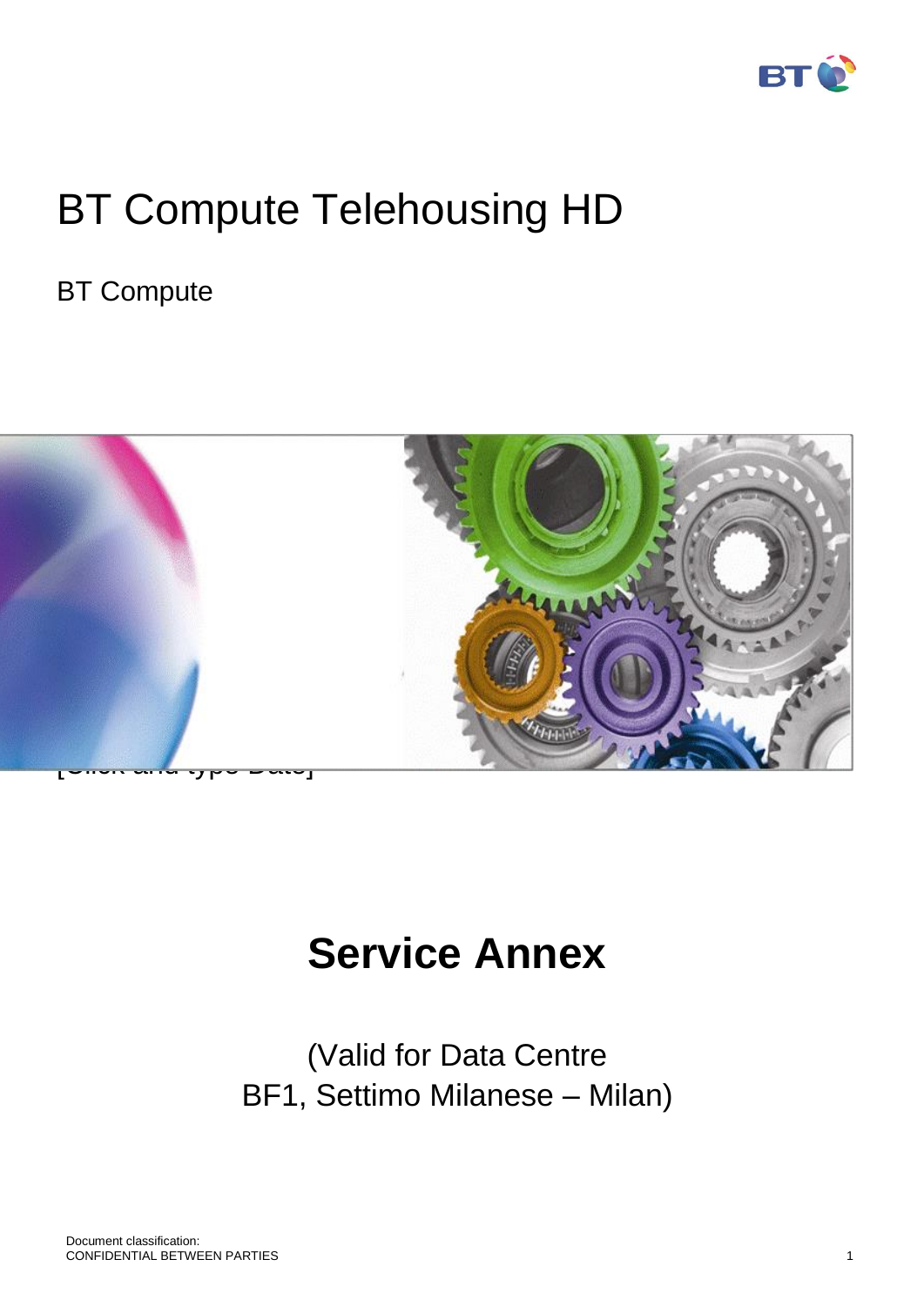

# **BT Compute Telehousing HD – SERVICE ANNEX**

# **1 Definitions**

The following definitions are applicable in addition to those specified in the General Contractual Conditions in the BT PSA (BT Products and Service Agreement) and the BT Compute Service Schedule.

With reference to this Service Annex, "BT Compute Telehousing HD" specifies a High Density "housing" service based on the provision of an infrastructured space (rack, power, conditioning, security, …) and managed inside a hall shared by several customers in the BT Italia Business Factory (Data Centre).

**"Business Factory"** means Data Centre and vice versa.

# **2 Reference Documents**

This Service Annex constitutes an integral and essential part of the BT Products and Services Agreement (PSA) stipulated between the parties. Therefore provisions contained in the following will integrate this Service Annex:

- **General Contractual Terms** (BT PSA)
- **BT Compute Service Schedule**
- **Order**

# **3 Introduction**

The BT Compute Telehousing HD service includes the provision of one or more High Density racks in an infrastructured space within the BT Italia Business Factory, in a hall shared by several Customers. This must also be combined with connectivity. Systematic management and the sale or hire of hardware devices may be optionally included.

# **3.1 BT ITALIA**

BT Italia S.p.A. is the main supplier in Italy of integrated ICT and solutions for companies, from multinationals to small/ medium sized enterprises and public administrations. It is a wholly owned subsidiary of British Telecommunications plc (BT), a major international player on the telecommunications and IT market, with a delivery potential capable of guaranteeing territorial coverage, consolidated management processes and scalability according to volumes. BT has been present in Italy since 1995 as a shareholder in Albacom and wen on to acquire the entire company in 2005. BT Italia S.p.A. was founded in 2006, absorbing Albacom S.p.A. and Atlanet S.p.A., followed by I.NET, Infonet and INS in 2008.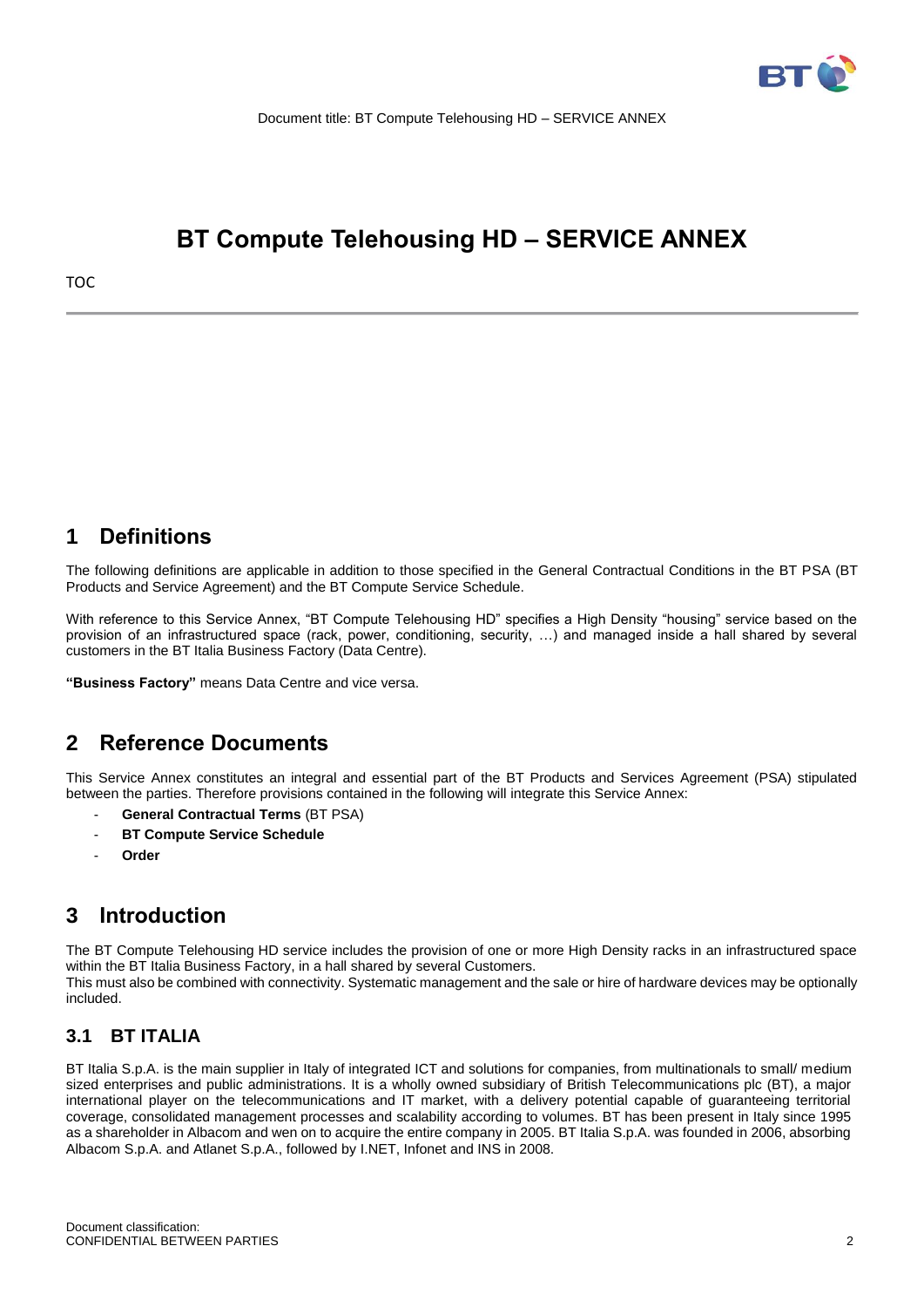

BT Italia has its own fibre optic network which covers over 14,000 km throughout national territory, metropolitan area networks (MAN) in various cities and 5 Data Centres (in Milan and Rome), for a total space of 13,000 sqm. All its infrastructures are linked to the BT Paneuropa network as well as the BT worldwide network. The BT network in Italy has been designed to provide high levels of safety, flexibility, scalability and reliability. Attention to the customer, personalisation and the innovation of services, as well as recognised professionalism and reliability, are just some distinguishing factors of BT Italia.

BT relies on a solid cognitive capital based on important supplies of services, in virtue of extensive and consolidated professional, technical, management and design skills, as well as experience in the management and provision of high quality and reliability IT services.

In 2008 it opened the Business Continuity Control Centre in Italy, an integrated control centre for the management of all problems regarding services and infrastructures, a single point of contact with specialised technicians, organised according to ITIL best practices for the management of Accidents, Service Requests and Changes, with reference to IT services supplied. BT has leveraged the enabling factor given by the convergence of the technological areas of Security, Networking, Information Management and Storage, to establish innovative projects which truly support the Business Continuity of Customers.

BT Italia has the following certification: **ISO 9001**(Quality Management System), **ISO 27001** (Information Security Management System) and **ISO 14001** (Environmental Management System).

BT Italia began operating with its own Data Centres as of 2001, with the purpose of extending its offer of Telecommunications services, integrating voice, data, inter/intranet products and solutions with IT solutions to respond to any customer requirement, up to the full outsourcing of platforms and applications. Services provided in Italy were analysed and verified during the company acquisition process by BT, which certified technical support infrastructures as well as the structure of the BT Compute (IT Services) offer structure, to which this service refers. Certification confers BT Italia with a further level of guarantee for the customer. Only BT can count on the experience and skills of one of the world's largest groups: BT Global Services.

Integration with BT enables BT Italia to tackle complex telecommunication network enhancement projects, by optimising Data Centre use, which supplies Managed Co-location, Managed Hosting, Hosting Applications and Managed Applications, Managed Hybrid Cloud up to Full Outsourcing.

# **3.2 Introduction**

The evolution of the demand for Data Centre services over the last period means that co- location ("power & pipe", namely electrical power and connectivity) covers only part of company requirements, insofar as it has since become necessary to oversee any activities linked to hosted architectures using own personnel. In order to rationalise and render own internet services safe, companies are progressively choosing a more evolved solution by turning to outsourcing.

In this field, the Managed Hosting (or Managed Hybrid Cloud) model has emerged as a winning model insofar as it enables companies to selectively outsource all services (Data Centre, network server, operative systems as well as application components such as web servers, data base servers and application servers), whose operational continuity is vital for business.

The managed co-location solution is complete, flexible and combines services of:

- hosting inside the Business Factory, in both dedicated and shared halls, where base activities linked to the infrastructural components of Data Centres and systems are carried out by BT Italia technicians, complete with Internet connectivity without bandwidth limitations;
- management ("eyes and hands", customer visits, the handling/ replacement of hardware) and hardware installation

This proposal can also be further enriched by *BT Managed Services* (Fault and Change Management of operative systems, web servers, data base servers, email servers) and/or Application Hosting/Managed Application services for vertical solutions (Messaging, Database, Backup, SAP, …).

# **3.3 Description of Data Centre**

Telehousing requires excellent skills, infrastructures and processes. BT Italia has always invested time and resources for these vital cornerstones. Its team of technicians trained and forged over the years as well as Business Factories, designed and built to guarantee maximum security levels, and certifications obtained are tangible proof of a deep-rooted commitment and results achieved.

Thanks to BT Italia's Business Factories, Companies can host their own architectures in an environment according to the highest of standards (service continuity, physical and logical services and performance levels), whose main operational parameters and security devices are subject to 24H monitoring, with the activation of all appropriate escalation measures in case of alarm.

In order to enable the more effective management of people flow, data room access is subject to control on several levels, by means of individual pass systems, badges, TV/CC. Alarms and control devices are capable of operating under any conditions, and all monitored areas are viewed in control rooms. Safety measures applied ensure that the Business Factory is always accessible to Customers.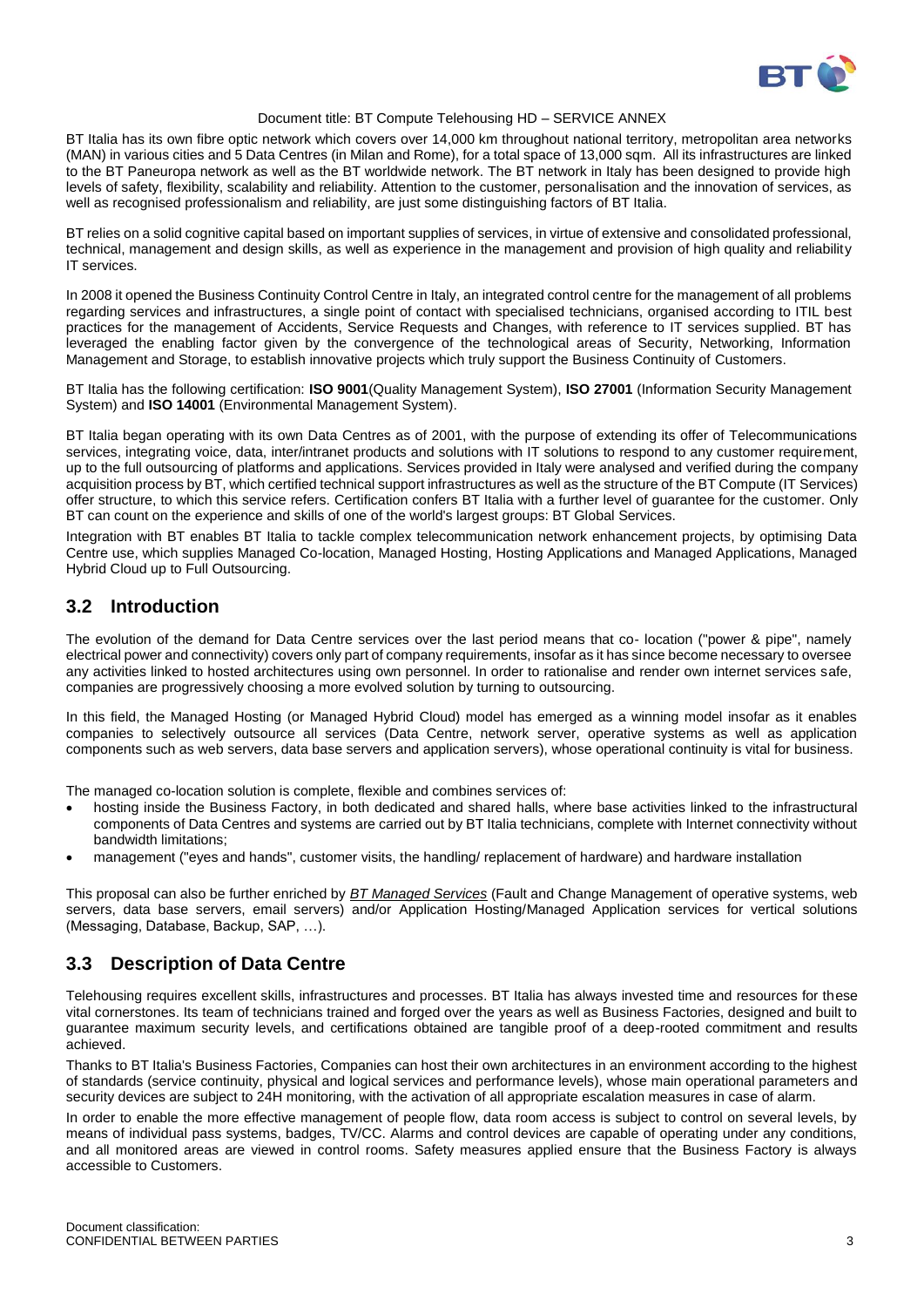

The BT Compute Telehousing Service is provided by BT Italia's Data Centre Business Factory (called BF 1), located in Via Darwin in Settimo Milanese (Milan). For a detailed description of Data Centre BF 1, please consult the document "Description of Business Factory 1".

# **4 Description of the BT Compute Telehousing HD Service**

The BT Compute Telehousing HD service enables Companies to host their own IT architectures in shared data halls of the Business Factory. Access to the hall is ensured by means of personalised badges, whereas access to individual racks is subject to personalised numerical combinations. The presence of devices belonging to other Customers within the same hall does not compromise the physical and IT safety of any hosted machines in any way.

BT ITALIA provides this service at its Milan (Settimo Milanese) Data Centre (Business Factory 1), designed to host Customer servers and guarantee maximum infrastructural and physical security.

The following elements define the service provided to the Customer:

- number of racks;
- average electrical power supplied per rack (expressed in kW);
- SLA requested for management activities (Silver or Gold);
- within the field of management, the maximum number of interventions the Customer is entitled to;
- any initial Customer architecture installation activities by BT ITALIA technicians.

Here below please find a detailed description of the characteristics of each element.

# *4.1 Service elements*

## 4.1.1 Racks

The minimum service offer consists of 1 rack, therefore rack fractions are provided for. Racks are exclusively supplied by BT Italia, according to predefined characteristics detailed here below. A prior space availability check is required in order to provide any relative quotations

# 4.1.2 Space/Power Characteristics

The document "**BT ITALIA Web Farm Operational Regulations - Shared Halls**" disciplines structural and technical limitations as well as installation and cabling methods for Customer devices in shared halls at the BT ITALIA Business Factory. Standard racks available to BT Compute Telehousing HD Customers are supplied with network cabling and electrical power.

The service consists of the supply of 750mm x 1070mm racks for 42 rack units with telecontrolled PDU powered in full redundancy on different lines, 32 Amperes each. Each PDU is fitted with 36 single-phase C13 sockets (10A) and 6 C19 sockets (16 A). PDUs are all fitted with an integrated amperometer and network card through which BT guarantees monitoring and a warning system of linked loads and relative consumptions.

Within each rack, in view of previously described PDU characteristics, correct load division is fundamental in order to guarantee redundancy in case of power source faults.

The maximum suppliable power for each rack is 5 kW.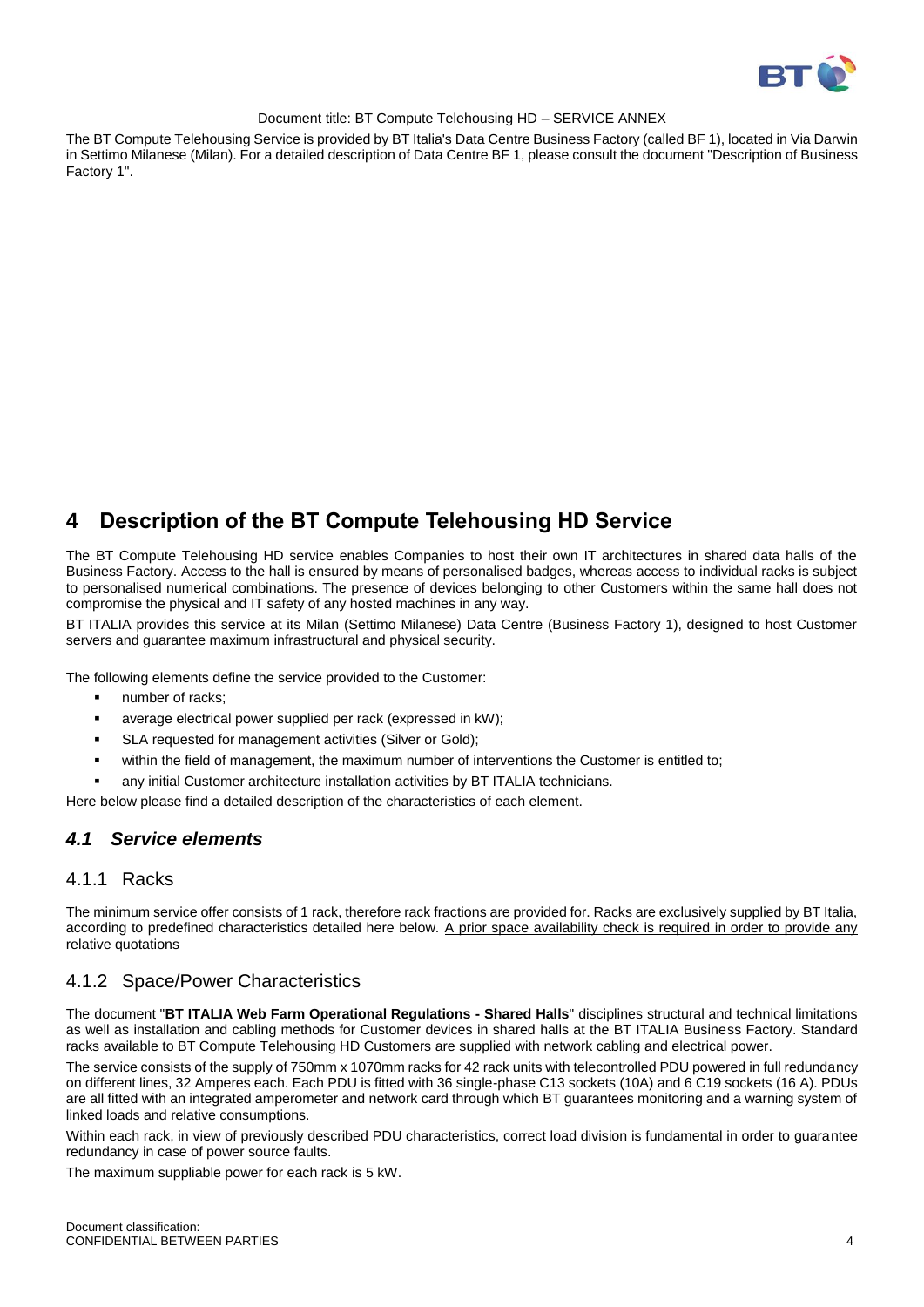

Here below please find a description of the different power options available for each rack (Standard, High or Max).

Customers using the services undertake to comply with maximum contractually defined electrical power levels. Without prejudice to the aforementioned, if average contractually agreed electrical power is exceeded, the difference will be invoiced according to rates applied for upper suppliable thresholds.

## 4.1.2.1 Power Standard

The Power Standard solution includes:

- Rack (according to aforementioned technical characteristics)
- Electrical power included for each rack of **3 kW**

# 4.1.2.2 Power High

The Power High solution includes:

- Rack (according to aforementioned technical characteristics)
- Electrical power included for each rack of **4 kW**

## 4.1.2.3 Power Max

The Power Max solution includes:

- Rack (according to aforementioned technical characteristics)
- Electrical power included for each rack of **5 kW**

# 4.1.3 Management

Management and relative SLAs refer to each Rack.

The following management activities (called interventions) are included:

- Customer architecture support: "eyes and hands" type support in shared hall ("remote hands");
- Service Request (Minor Change) activities on Customer architecture;
	- HW handling;
		- Unpackaging of new material;
		- Re-packaging of material to be replaced;
		- Shipment of material from BT ITALIA to Customer's site (expenses borne by the Customer).
		- Replacement of HW owned or hired by the Customer:
	- Devices, Discs, Boards.

Unlimited badge access to hall.

## 4.1.3.1 Basic Management

The number of management limitations for the Customer is **4 per year per rack under "Basic Management".**

#### 4.1.3.2 Standard Management

The number of management limitations for the Customer is **12 per year per rack under "Standard Management".**

## 4.1.3.3 Unlimited Management

**There is no limit** to the number of interventions the Customer can request.

# 4.1.4 Management SLA

Management SLA enables the selection of different service levels: **Silver or Gold.** Please refer to the relative document *BT Compute Service Schedule* for further details. If the Customer requires a higher service level in view of Change or Incident Management activities, BT Italia can draw up a project-type proposal that is personalised according to requested requirements.

## 4.1.5 Service availability

Service infrastructure availability amounts to 99.99% on an annual basis.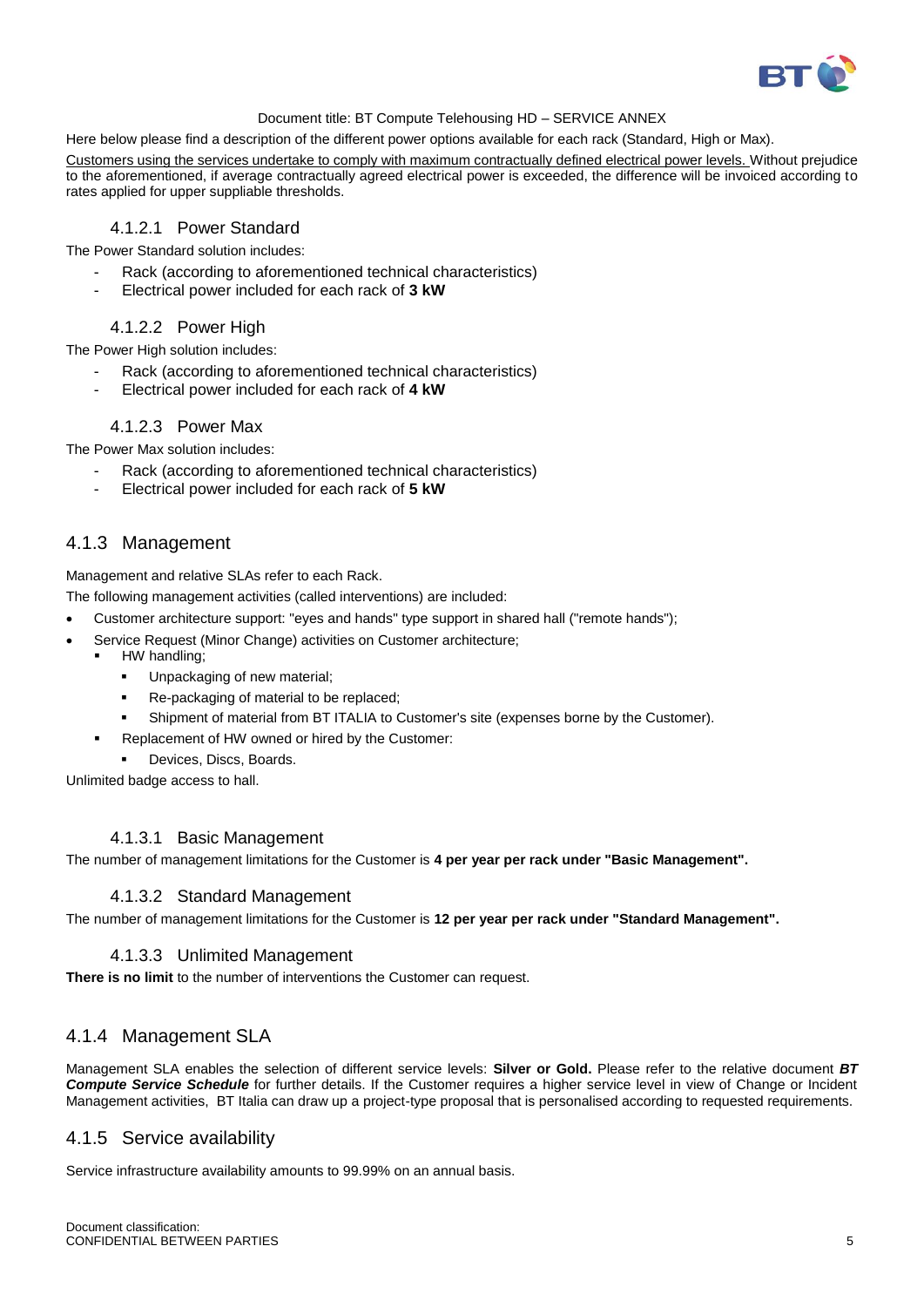

This availability is not determined by the need to operate on a maintenance level, insofar as redundancies enable any kind of activity without reducing infrastructure availability, but by force majeure resulting in serious and non-single breakdowns. Therefore it is hereby specified that any unavailability of one of either power sources does not constitute and interruption of the service.

In case of maintenance works and/or individual breakdown, availability will remain unaffected.

If a Customer experiences an infrastructure service interruption caused by a malfunction attributable to BT Italia, BT Italia will award the Customer, subject to a request from the latter, with an extension of the Service affected by the malfunction, free of charge, amounting to one solar day for each day/ fraction of Service interruption duration.

This recognition is the only compensation available to Customers who are unable to fully exploit Service availability levels.

# 4.1.6 Supply (Setup)

#### 4.1.6.1 Provision of basic infrastructure

Installation activities described herein are carried out by BT Personnel. Should the Customer choose not to avail themselves of BT personnel for one or more of the aforementioned activities (in any case limited to activities pertaining to their own architecture), they must submit prior notification to BT Italia.

Therefore in order to ensure the correct execution of activities described here below, the parties hereby agree to the division of respective tasks and relative responsibilities duly specified in special documentation.

Activities carried out by BT:

- Physical installation of devices:
	- Handling of devices from reception of goods to customer rack;
	- Unpackaging of material;
	- Insertion of devices on racks;
	- Connection to mains and switching on;
	- Data cabling inside rack with material supplied by the customer;
	- Supply of access badge for shared hall.

All aforementioned physical installation activities are understood as being carried out exclusively during initial setup. After this phase, the installation of new material will be considered as a Service request (see paragraph 4.1.13).

The one-off initial installation fee (setup) is per rack.

# **5 Connectivity Services**

BT confers a virtually unlimited connectivity capacity to its own co-location services. Systems hosted at BT Data Centres can exploit connectivity by means of high reliability logical security.

With the aim of offering "network plus" type integrated services, managed platforms offered by BT Italia are connected with voice network, data and internet BT Italia knots, thus enabling customers to access all benefits necessary for the creation of integrated solutions, typical of complex hosting.

BT connectivity services available for the BT Compute Telehousing HD service are as follows:

- Connection via Internet *(BT Compute Internet Data Centre Band)*
- Connection via MPLS network *(BT IP Connect)*

Optionally it is possible to create relaunches towards providers of alternative connectivity to BT or inside the Data Centre.

## *5.1 Connection via Internet*

The connectivity service via Internet includes the provision and management of Internet connection for the Customer's architecture hosted at BT Italia Data Centres.

The customer benefits from a service which is always redundant and can also choose increasing bandwidth and scalability according to own requirements.

Modern and meshed topological layout confers high resistance coupled with extremely rapid supply and upgrade times.

Customers with several halls at different BT Data Centres can exploit double infrastructural redundancy by creating extended networks, as though they were within the same hall.

The service is available both in ethernet and optical fibre and subject to project, geographical links can also be developed between the Milan and Rome BT Data Centres.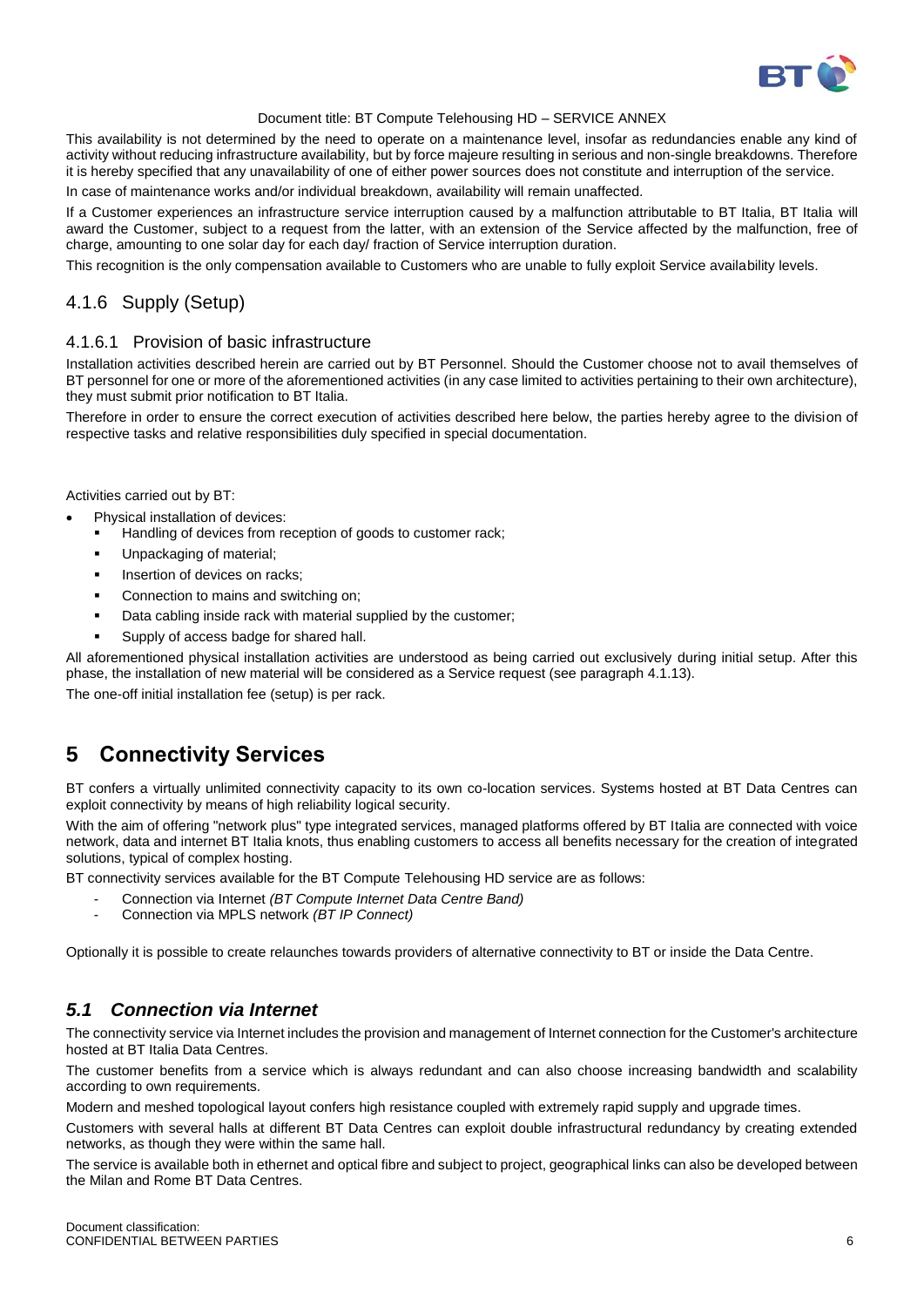

This service does not include switches and firewalls for connectivity, although they can be provided separately according to the best suited network (**BT Assure network data centre management**) and security (**BT Assure managed firewall**) solutions for Customers, from the BT portfolio. In the absence of BT security services, Customer network protection is to be ensured by the Customer.

Switch devices required for connecting systems hosted at Data Centres to each other and Internet connection must comply with the following requirements:

- support all standard protocols (VLAN, spanning-tree etc.).
- Ethernet interface compatibility with type of issued bandwidths.

The link occurs in L3 routed mode without any sharing of spanning tree or dynamic routing processes and is compatible with all existing L2/L3 technology.

The Customer's infrastructure must contain an L2 component (switches managed by BT or customer) which enables visibility of both routers.



Parameters used to select and define the Internet access service are as follows:

- type of certification on interfaces belonging to BT Italia frontier routers (Ethernet, Fast Ethernet or Gigabyte Ethernet);
- Redundant type management is always offered (Advanced Management);
- SLA requested for management activity (Silver or Gold).

Here below please find a detailed description of the characteristics of each component.

## 5.1.1 Types of certificate

The Standard Service is supplied via a single access point on the closest distribution router and by creating a copper connection to be certified on switches in the customer's infrastructure.

A public contiguous 16 IP network is assigned for each certification. There are 11 IPs available (excluding broadcast/net IPs and 3 IP which BT reserves for service supply).

BT places DNS Resolver and TIME Server services within BT Autonomous Systems, as a facility for all its Data Centre Customers. BT will configure a double access with variable certification by means of a redundant interface, based on network topology and hall position.

In case of single hall, the Customer will be certified on a couple of certified devices in the same wing.

In case of halls distributed across several building wings, or across several buildings, each hall may be certified to a router in the same building hall, with the possibility of intersections (for example connected to a couple of switches per wing for up to a maximum of four certificates).

The "optical interface" option is required for links between different wings or buildings.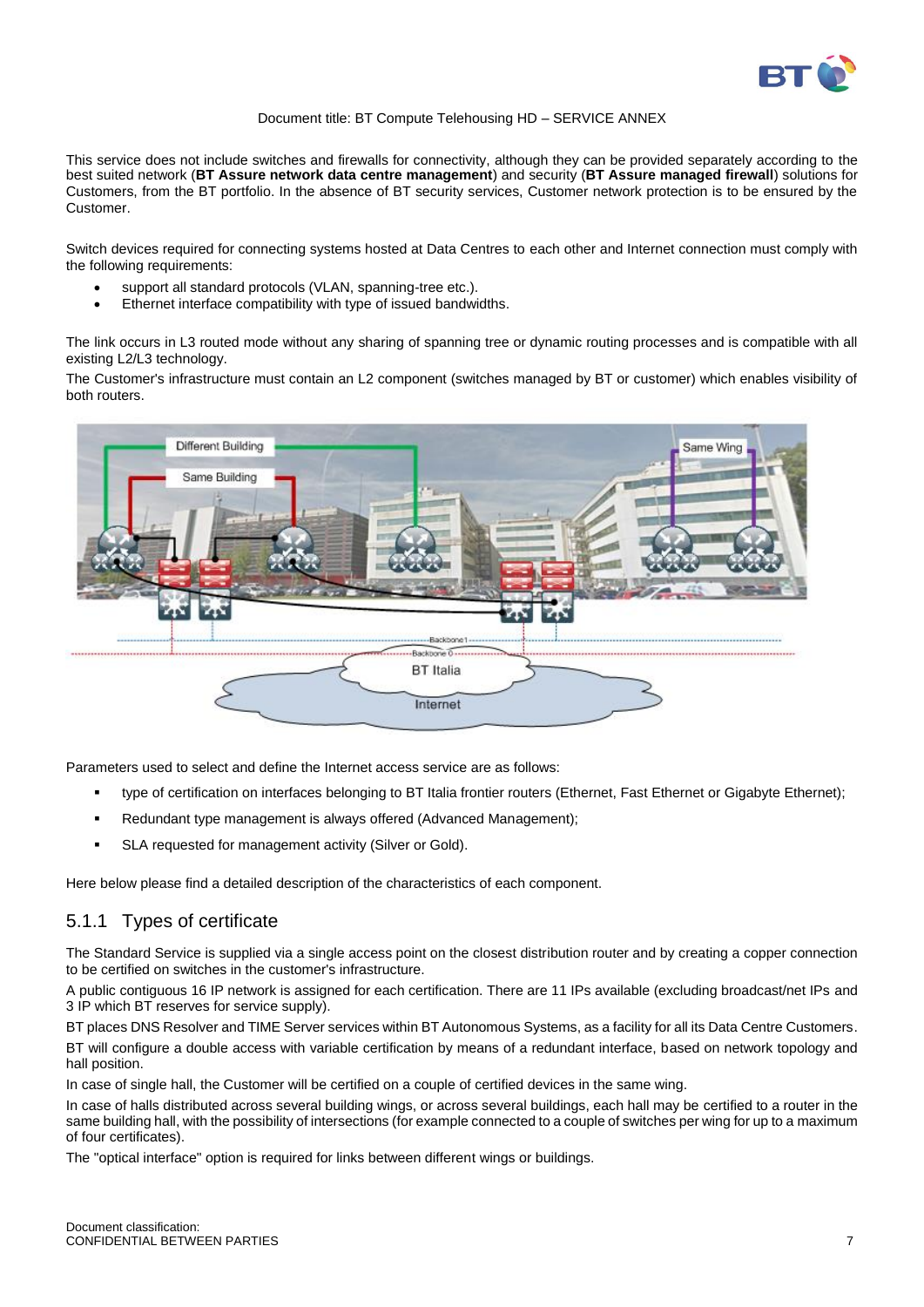

Access to Internet service characteristics vary according to the preselected interface for BT Italia frontier router certification described here below:

#### *Ethernet Certification:*

.

Certification on Ethernet type interface (10 Mbps speed) belonging to BT Italia frontier router(s)

#### *Fast Ethernet Certification:*

Certification on Fast Ethernet type interface (100 Mbps speed) belonging to BT Italia frontier router(s) *Gigabyte Ethernet Certification:*

Certification on Gigabyte Ethernet type interface (1,000 Mbps speed) belonging to BT frontier router(s)

#### *10 Gigabyte Ethernet Certification:*

Certification on Gigabyte Ethernet type interface (10,000 Mbps speed) belonging to BT frontier router(s)

# 5.1.2 Advanced Management

The service includes Internet connection management for the architecture of Customers hosted at a Business Factory, with certification according to the selected type and interface.

The linking of servers to the Internet occurs by means of certifying the switch to which the Customer's architecture is connected, on two interfaces belonging to a couple of redundant frontier routers<sup>1</sup> (redundant certification); this type of interface is exclusively dedicated to the Customer's architecture.

BT Italia carries out interface configuration, management and monitoring activities on all frontier routers and the Customer must configure its own switching apparatus.

# 5.1.3 Management SLA

Management SLA enables the selection of different service levels: Silver or Gold. Please refer to the relative document BT Compute Service Schedule for further details. If the Customer requires a higher service level in view of Change or Incident Management activities, BT Italia can draw up a project-type proposal that is personalised according to requested requirements.

## 5.1.4 Monitoring

The Internet Data Centre Band Service is monitored 24x7x4 by the BT Italia SOC (Security Operations Centre).

Saturation phenomena generate alarms and the Customer is duly notified so that any incidents can be managed in terms of capacity planning.



l

<sup>&</sup>lt;sup>1</sup> In order to exploit redundancy guaranteed by two Internet connection interfaces provided by BT Italia for connectivity in Business Factory, the Customer must have a network concentrator (hub or switch).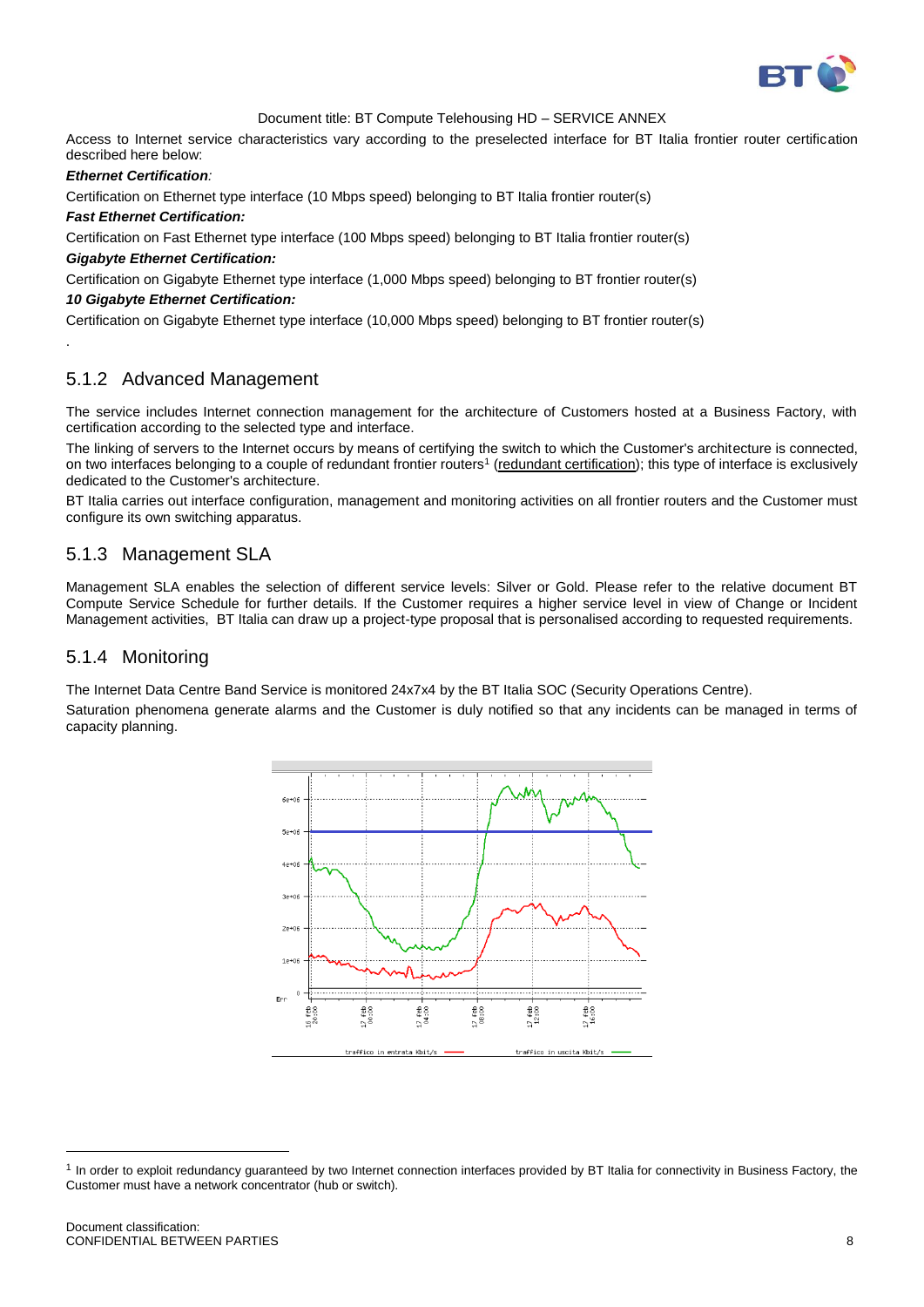

# 5.1.5 DDoS

A "denial of distributed service" (DDoS or DoS) is an event in which several compromised systems connected to the Internet are used to attack another one, thus denying service to the system for legitimate users.

In line with Service Conditions, in case of an attack which threatens the BT network or which has a significant impact on other customers, BT reserves the right to blackout the IP/Network under attack, by means of blackholing. BT will make every reasonable effort to keep customers informed and remove said block as quickly as possible.

# 5.1.6 Service availability

Service infrastructure availability(\*) of the BT Compute Internet Data Centre Band service amounts to **99.99%** on an annual basis.

The importance of continuous network service supply means that BT Italia guarantees maximum architectural levels for its Customers, with certification on two interfaces belonging to a couple of redundant frontier routers.

This determines a minimum service availability of 99.99% of the entire contractual period and proposes this Service Level Agreement for Customers:

If a Customer experiences an infrastructure Service Interruption for over 15 minutes and caused by a malfunctioning attributable to BT Italia, BT Italia will award the Customer, subject to a request from the latter, with an extension of the Service affected by the malfunctioning, free of charge, amounting to one solar day for each day/ fraction of Service interruption duration.

This recognition is the only compensation available to Customers who are unable to fully exploit Service availability levels.

Note: (\*) Service Unavailability means an Interruption of the Data Centre Network Service (as defined here above) which prevents access to all devices of Customers hosted in Data Centres BF1 and BF2 in Settimo Milanese or Rome Leofreni, from an external station and for a minimum duration of fifteen (15) minutes, but does not include any suspensions scheduled for technical intervention, partial interruptions, service degradation, interruptions caused by catastrophes, riots or interruptions due to catastrophes, interruptions in circuits supplied by other carriers. It is hereby specified that reachability is guaranteed by BT Italia by means of at least one of two redundant interfaces dedicated to the Customer. The guarantee only applies to devices physically hosted in Data Centres BF1 and BF2 in Settimo Milanese or Rome Leofreni.

# 5.1.7 Supply (Setup)

BT Italia technicians carry out network allocation and configuration activities as well as the connection of network interface couple connection to BT Italia routers, in Business Factories.

If a Customer does not have a previously assigned IP public network, they will be provided with a network of public IP addresses.

# 5.1.8 Optional Services

Optional services available to list or according to specific project subject to relative quotation are described here below.

## 5.1.8.1 Optical interface

Upon request, BT creates the link by using Mono or Multimodal interfaces, for example in case of certifications over long distances or in case of customer switch fitted with optical doors only.

#### 5.1.8.2 Upgrade 100 Mbps (Fast Ethernet)

With reference to "Fast Ethernet" certification, the Customer can request upgrades by means of 100Mbps packages without having to change type, with service continuity guaranteed up to the Gigabyte Ethernet limit. BT Italia will configure the point of certification according to the contractually agreed bandwidth.

#### 5.1.8.3 Interfaces greater than 1 Gigabyte or 10 Gigabytes

BT can provide bandwidths greater than a gigabyte by means of LACP/PAGP subject to project, or by using 10 Gb doors.

#### 5.1.8.4 Additional subnets

BT enables the allocation of public IPs in packages of 16 IPs The purchase of several packages in a single solution may enable the summing and allocation of a single subnet, if available. For example: four packages of 16 (/28) IPs result in a single subnet of 64 (/26).

#### 5.1.8.5 Peering MIX (Settimo Milanese only) subject to project

Via Caldera in Milan is home to a technological centre with one of the highest operator concentrations in Europe.

MIX [\(www.mix-it.net\)](http://www.mix-it.net/) is an interconnection point where each operator (IPS, carrier, content provider, hoster) reciprocally connects to efficiently exchange ip traffic, resulting in significant savings in terms of connectivity costs.

BT Data Centres in Settimo Milanese are connected to the Milan Caldera door by means of redundant dark fibre links with physically separate routes, in practice with virtually unlimited bandwidth and with exceptionally high resilience levels.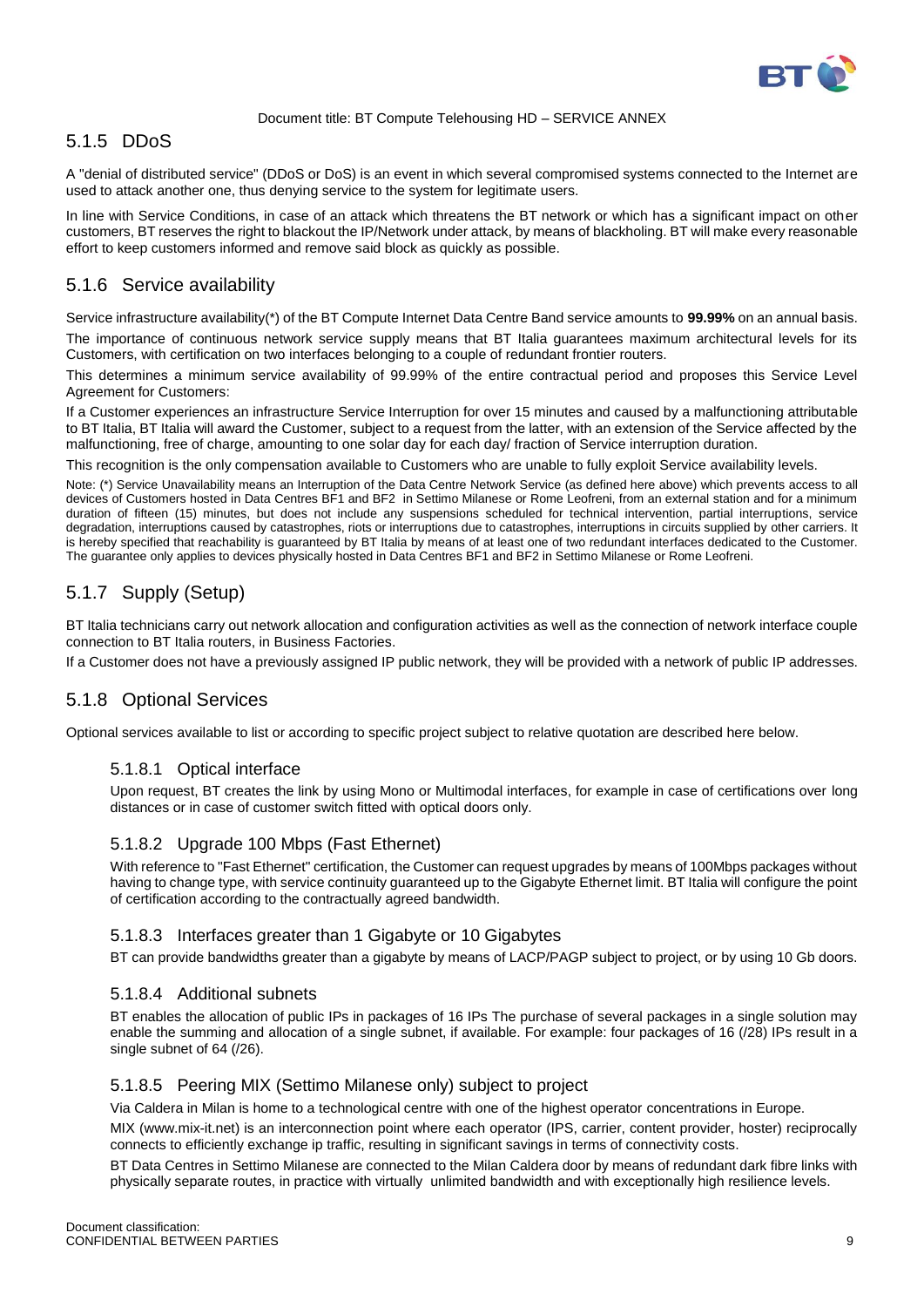

The biggest Italian and international operators are present in the Milan Caldera centre, at MIX, in particular (Google, Facebook, Amazon, Akamai, Level3, TIM, Fastweb etc.).

According to project, BT offers the setup and management of Data Centre and network infrastructures capable of connecting with regulated centres and MIX.

The possibility to have separate and direct access to major Internet service providers also guarantees higher resistance, security and extremely low latency, coupled with reduced connectivity costs.

NB: Feasibility is also subject to assessment by the provider to which the request for peering is directed



# *5.2 Connection via BT MPLS*

For a quotation for access to the BT Compute Telehousing HD Service via MPLS network, please refer to the standard service called *BT IP Connect.*

# **6 Technical Support**

Requests for intervention by BT technicians can be submitted via email to the following address: [servicedesk@idc.btitalia.it](mailto:servicedesk@idc.btitalia.it) or made over the phone during the times specified by subscribed SLAs at 02/33571001 or 199.124.114 during working hours H24 (where applicable) to the on call number as provided by BT upon subscribing to the service.

For a description of technical support, based on contractually agreed SLA, please refer to the "Service Desk" chapter in the document **BT Compute Service Schedule.**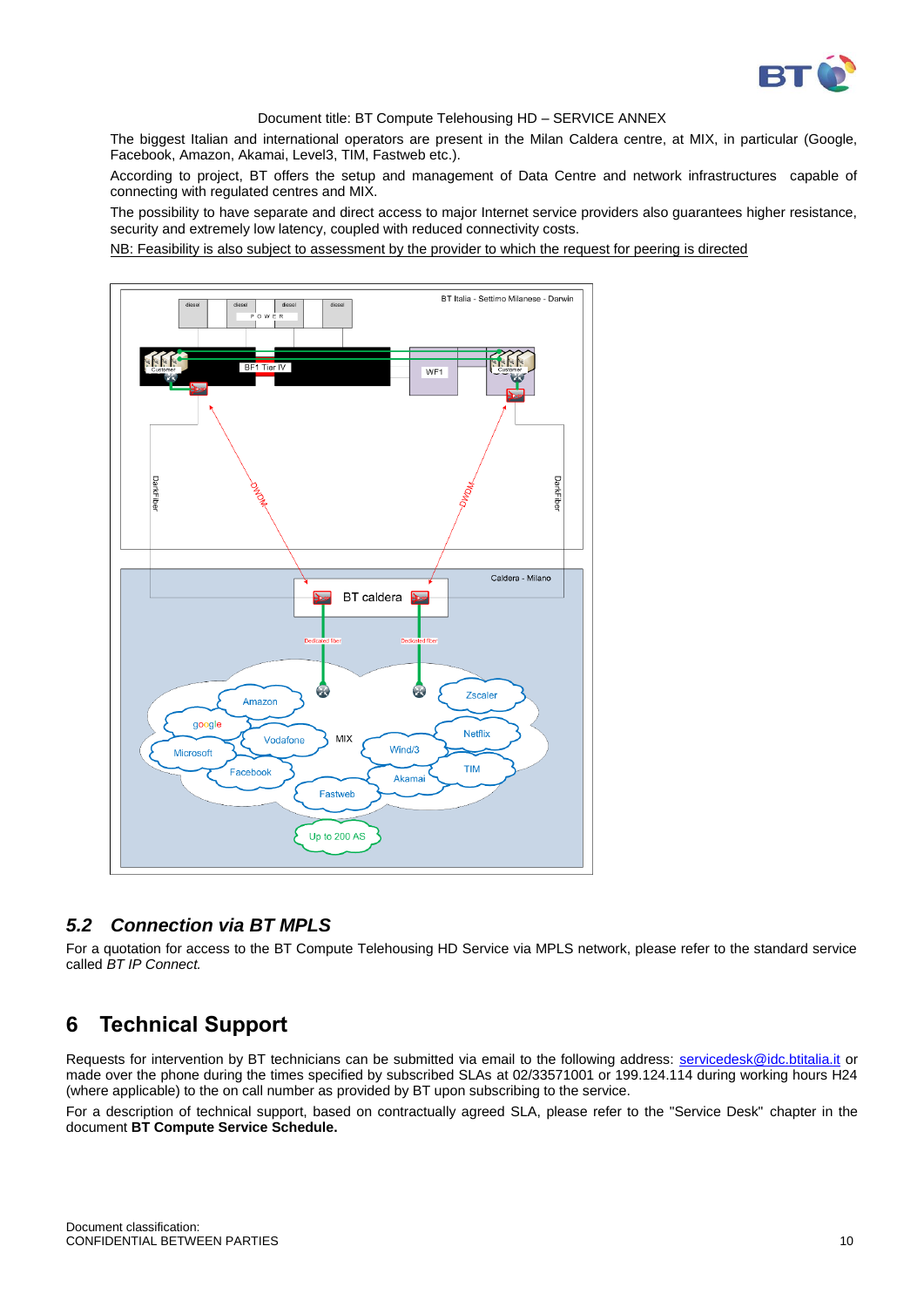

# **7 Notes**

# 7.1 References

The Customer will be required to supply details of own personnel authorised to request the intervention of BT ITALIA technicians and which can be contacted if required.

A form for requesting Business Factory access for personnel authorised by the Customer is available on the portal reserved for Customers (accessible via CID and password).

# 7.2 Operational Regulations

In accepting the offer, the Customer accepts and undertakes to comply with *Business Factory Milan Settimo Operational Regulations - Personnel Access,* which disciplines access and stay procedures for Customer personnel in the BT ITALIA Business Factory. These Regulations are posted at the BT ITALIA Business Factory and can be freely consulted by the Customer's employees and personnel. BT ITALIA The Seller reserves the right to change the aforementioned Regulations at any time. In any case it remains understood that the Customer will be held liable for any direct or indirect damage that BT ITALIA may experience due to any breach of these Regulations.

In accepting the offer, the Customer also undertakes to accept and comply with *Business Factory Milan Settimo Operational Regulations - Shared Halls, which disciplines structural and technical requirements as well as installation and cabling procedures for Customer devices at dedicated halls in the BT ITALIA Business Factory.* These Regulations are posted at the BT ITALIA Business Factory and can be freely consulted by the Customer's employees and personnel. BT ITALIA The Seller reserves the right to change the aforementioned Regulations at any time. In any case it remains understood that the Customer will be held liable for any direct or indirect damage that BT ITALIA may experience due to any breach of these Regulations.

# 7.3 Material

The Customer's material to be sent to BT ITALIA for the BT Compute Telehousing HD service must be delivered to BT ITALIA S.p.A, via Darwin 85, 20019 Settimo Milanese (MI) to the attention of the Technical Support Department. Customer goods will be received on Monday-Friday (excluding holidays) from 9 to 12 pm and from 2 pm to 5 pm. The sender must clearly specify the BT ITALIA Customer's name of reference for goods. Otherwise goods will be rejected.

# 7.4 Energy

## 7.4.1 Energy Price

The price of electrical energy depends on a number of variables which are beyond the control of BT ITALIA.

Energy market liberalisation means that prices depend on market trends and may be subject to modification every 15 minutes.

In order to guarantee the best possible price, BT Italia protects itself vis à vis Providers, by means of contracts characterised by consistently high levels of attention, to anticipate any price increase trends.

The PUN (Prezzo Unico Nazionale - Single National Price) is used as a reference parameter for assessing energy cost trends. ITEC (Italian Thermoelectric Cost) is used as a parameter for checking trends over longer periods, established by REF and Morgan Stanley on a monthly basis and constituting the average total Italian thermoelectric cost.

In light of the aforementioned, if the ITEC parameter increases by more than 10% during the contractual period, resulting in a consequent increase of electrical power costs, BT ITALIA, upon the expiry of each year of contractual duration, will request additional payment from the Customer to cover additional costs incurred by BT ITALIA. Said payment will be calculated on 40% of the annual initial co-location fee (percentage corresponding to the bearing of electrical energy costs on total co-location fees) and will amount to 70% of the amount effectively recorded by ITEC. It remains understood that should ITEC be reduced by the same percentage amount, BT ITALIA will issue the Customer with a relative credit note, based on the same parameters listed here above. It is hereby specified that in case of multi-year duration contracts, any additional amounts charged to Customers in case of energy price increases, or any refunds in case of price reductions, will be calculated at the end of each year of contractual duration, based on 40% of the co-location fee agreed with the Customer upon signing said Contract.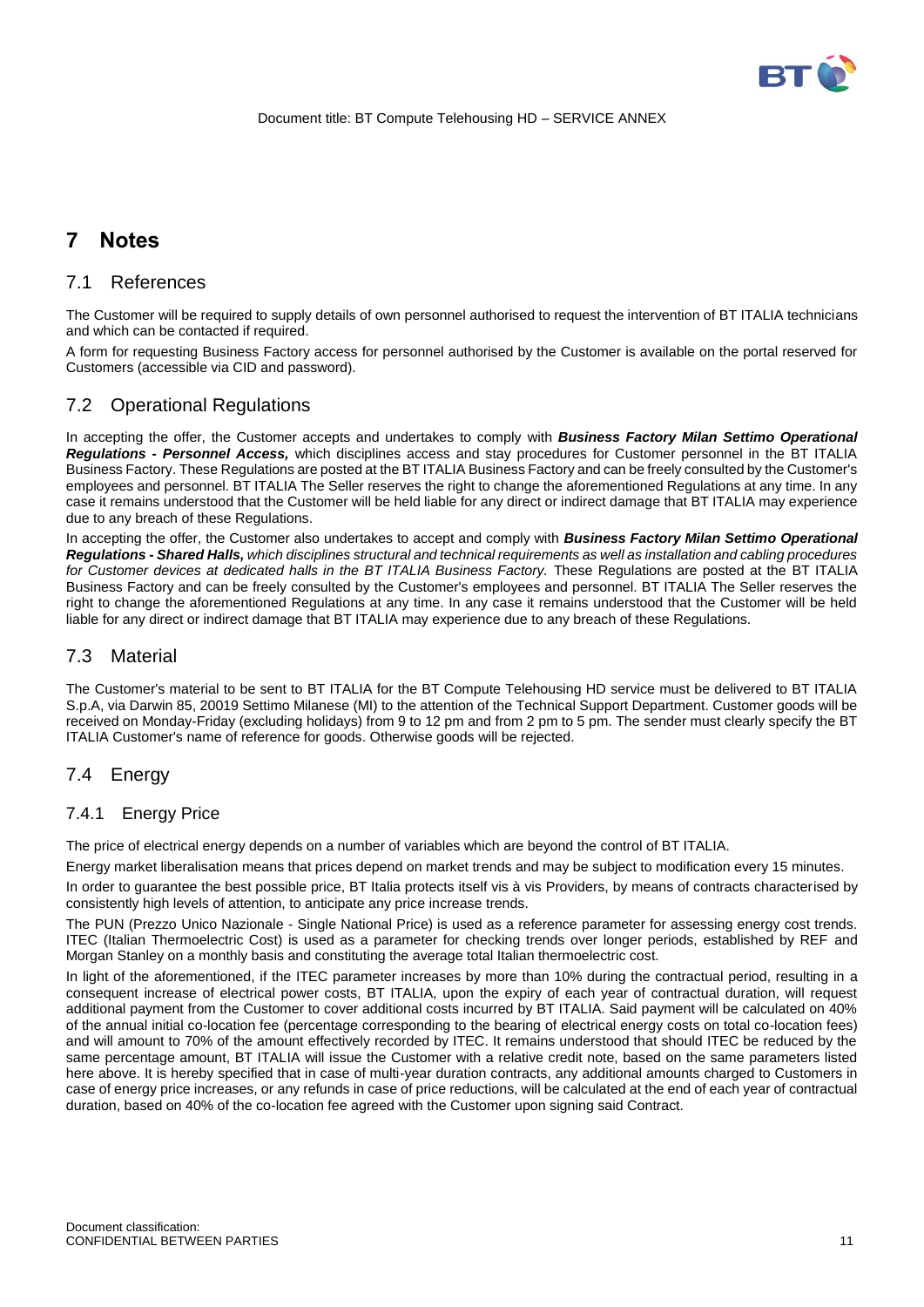

# **8 Special conditions**

#### 8.1 Consideration

Consideration and relative details of the Service offered are defined in the Order.

## 8.2 Invoicing

The Service will be invoiced on a monthly basis, starting from the Date of Actual Activation, according to provisions specified in the IT Service Schedule.

All specified amounts are net of VAT which must be borne by the Customer.

#### 8.3 Terms and Methods of Payment

The invoice issued by BT Italia should be paid within 30 days from invoice issuing date, by any of the following means:

- Debiting Current Bank Account.
- Bank Transfer.

#### 8.4 Contractual Duration

As established in the document IT Service Schedule, the Minimum Service Period amounts to 12 months, starting from the Date of Actual Activation and will be tacitly renewed (Additional Period) for a further period of 12 months. Unless the parties agree otherwise in writing, the Services will be renewed according to the same conditions in force on the date of renewal.

#### 8.5 Withdrawal

The customer may choose to withdraw from the Service by means of written notification sent by means of a registered letter with return receipt and with at least 90 days notice before the expiry of the Minimum Period or each Additional Period.

Service deactivation for whatever reason does not release the Customer from their obligation to pay any due and outstanding Amounts.

If the Customer withdraws from the Service before the expiry of the Minimum Period or Additional Period (tacit renewal), they will be required to immediately return any BT Italia devices and pay early termination fees to BT Italia, as specified in the IT Service Schedule.

# **9 Acceptance**

In case of acceptance please sign and return this copy.

**In the name of and on behalf of the Customer In the name of and on behalf of BT Italia S.p.A.**

 $\overline{\phantom{a}}$  , and the contract of the contract of the contract of the contract of the contract of the contract of the contract of the contract of the contract of the contract of the contract of the contract of the contrac

Date \_\_\_\_\_\_\_\_\_\_\_\_\_\_ Date \_\_\_\_\_\_\_\_\_\_\_\_\_\_

(Customer's Signature) (Signature of BT Italia S.p.A.)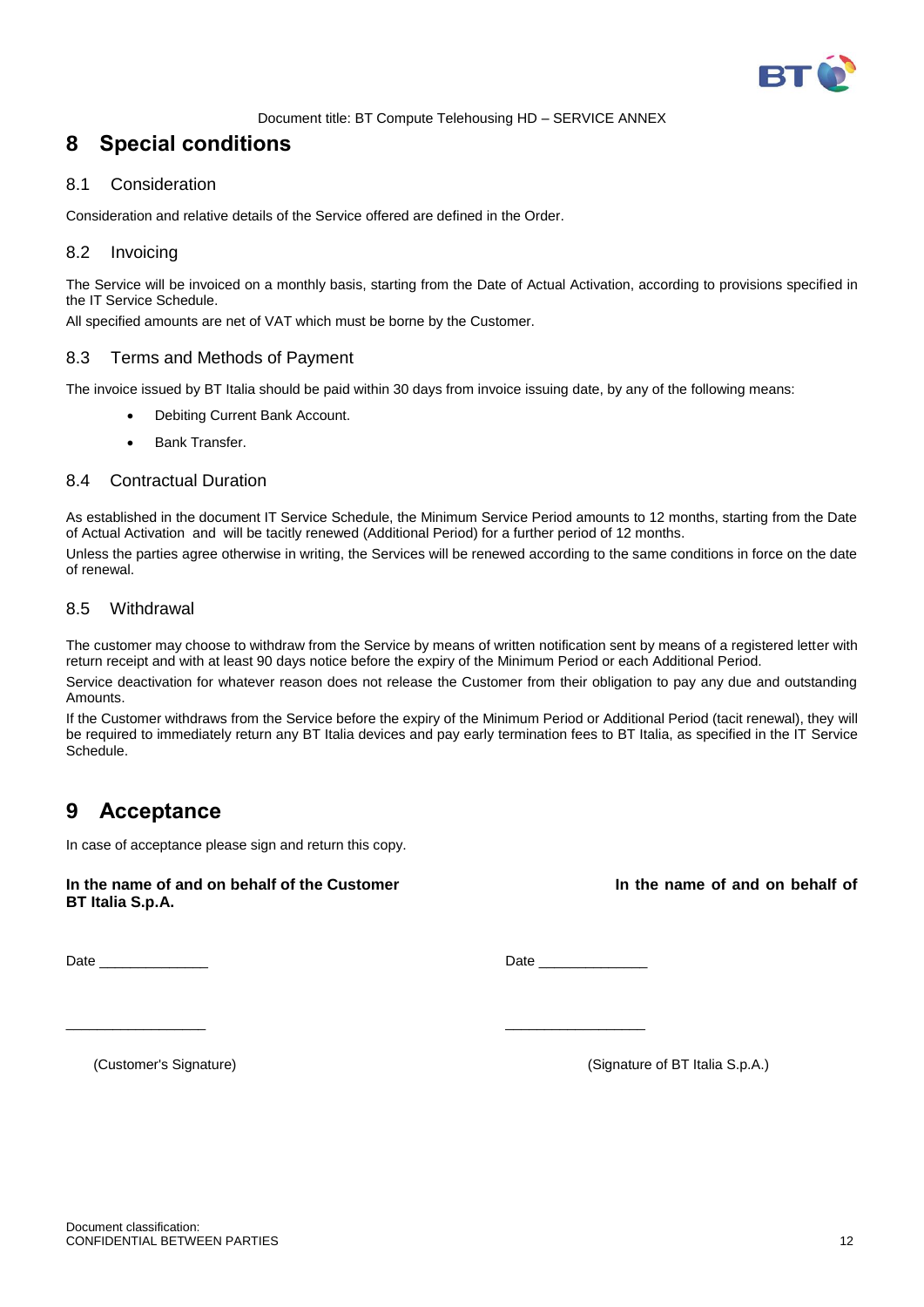

# **Annex Table of hosted services**

| No.              | Device Name /<br>Description | Serial Number | Rack<br>Unit | Consump<br>tion KW | Nr. and type of<br>sockets | Weight<br>(kg) |
|------------------|------------------------------|---------------|--------------|--------------------|----------------------------|----------------|
| $\mathbf{1}$     |                              |               |              |                    |                            |                |
| $\overline{2}$   |                              |               |              |                    |                            |                |
| $\mathfrak{S}$   |                              |               |              |                    |                            |                |
| $\overline{4}$   |                              |               |              |                    |                            |                |
| 5                |                              |               |              |                    |                            |                |
| $\,6\,$          |                              |               |              |                    |                            |                |
| $\overline{7}$   |                              |               |              |                    |                            |                |
| 8                |                              |               |              |                    |                            |                |
| $\boldsymbol{9}$ |                              |               |              |                    |                            |                |
| 10               |                              |               |              |                    |                            |                |
| 11               |                              |               |              |                    |                            |                |
| 12               |                              |               |              |                    |                            |                |
| 13               |                              |               |              |                    |                            |                |
| 14               |                              |               |              |                    |                            |                |
| 15               |                              |               |              |                    |                            |                |
| 16               |                              |               |              |                    |                            |                |

**1.**